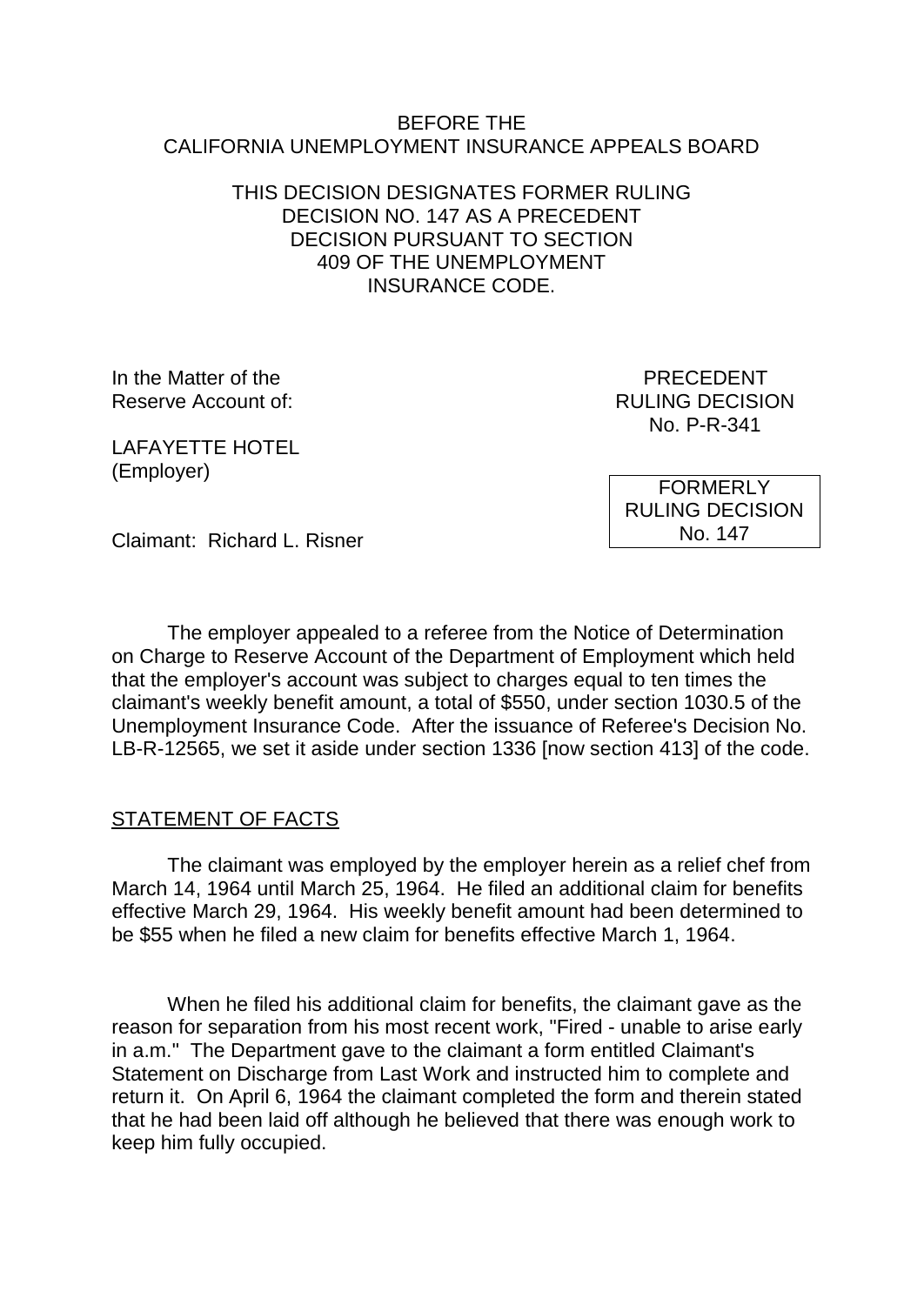When the claimant was interviewed by the Department on April 7, 1964, he explained that he had originally believed that he had been discharged for tardiness but that he had since talked to the executive chef, his supervisor, and had been told that he was laid off for lack of work. The departmental representative, in the claimant's presence, called the employer's office, explained the situation, and was referred to the executive chef. During the ensuing telephone conversation with the executive chef, the departmental representative made written notes to the effect that she had explained the situation to the chef and had been informed that the claimant had been laid off for lack of work and for no other reason.

On April 9, 1964 the employer's agent submitted to the Department a written statement requesting a ruling and giving the following information:

"Claimant worked from March 14, 1964 to March 25, 1964 as a Cook earning scale \$18.00 plus meals. He was hired as a relief cook to work relief shifts for all cooks. He was to work the breakfast shift starting at 5:30 a.m. to 1:30 p.m. on Tuesdays. He did not come to work until 1 p.m. on Tuesday, March 17th and was warned. He did not come to work until 12:50 p.m. on Tuesday March 24th. He was discharged. His statement on DE 1190 'unable to rise early in A.M.' would seem ridiculous; and certainly not cause for losing your job."

On April 10, 1964 the Department mailed to the employer's agent a Notice of Potential Charge to Reserve Account, describing the conflicting statements, and requesting an explanation within ten days. The employer's agent responded on April 15, 1964 by means of the following affidavit by the executive chef:

"Facts re discharge:

"Risner last worked March 24th. He was to work the breakfast shift March 25th from 5:30 am. to 1:30 p.m. He had been late the week before for this shift. He did not come in on March 25th until 10:30 a.m. and when he saw me he left. He came in on March 26th and said 'I know, I know, I was late'. He has worked for me before and knows I will not tolerate lateness for no cause and he said he had overslept because no one to call him! I gave him his check and showed as well as told him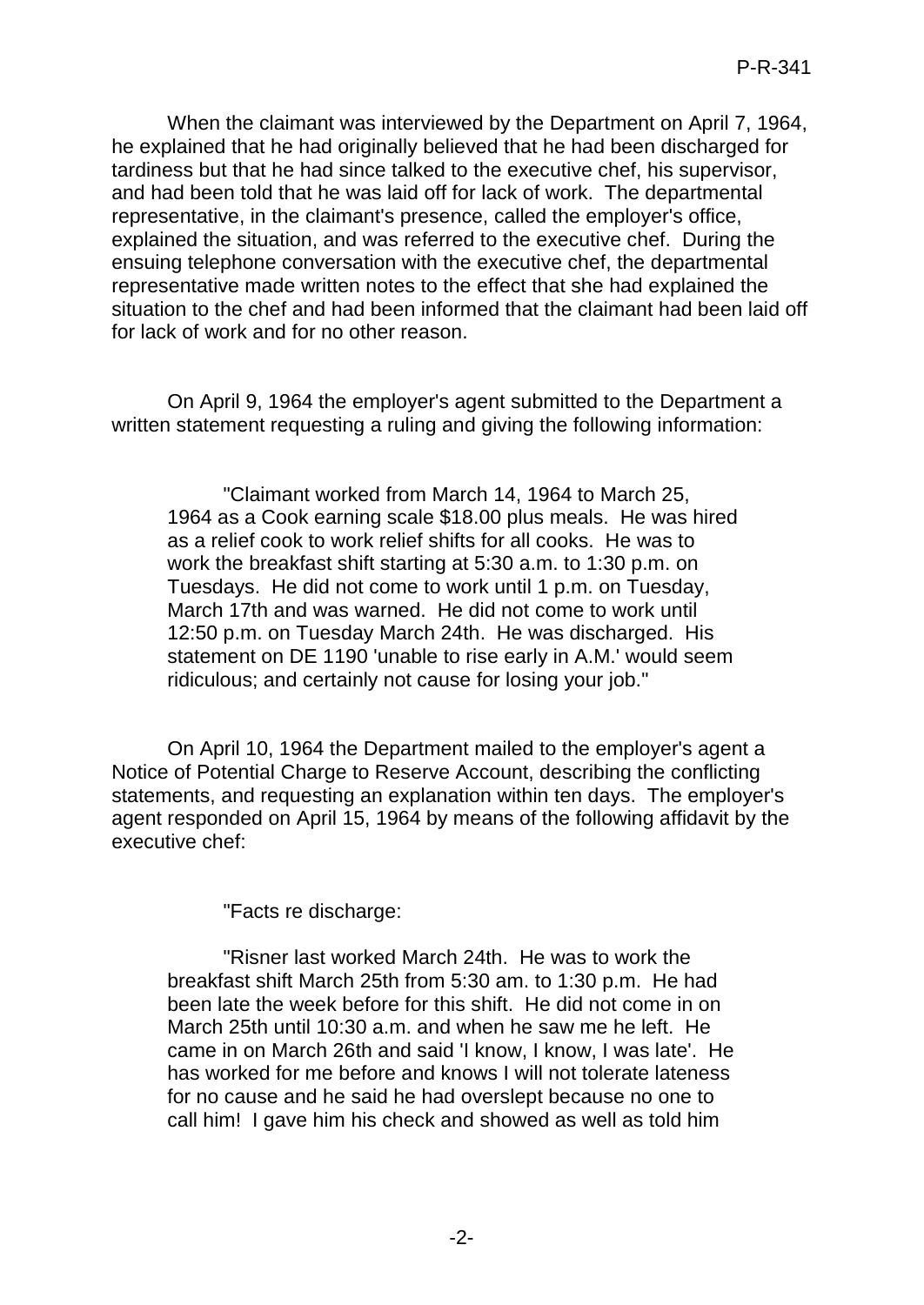why he was discharged. The reason was because he had failed to show for the breakfast shift twice. Two cooks witnessed this. I at no time ever told him it was for lack of work.

"Dept. of Employment call:

"A lady from the Dept. called me and asked why Risner was terminated. I told her it was for coming late for two breakfast shifts. She told me that Risner told her I had said it was for lack of work. I told her this was not so. She told me that he had only worked two weeks for the hotel and that the hotel would not pay for the unemployment. She again said he said it was lack of work. I told her it was not for lack of work. I know nothing about unemployment insurance but wanted records straight as to discharge. She seemed persistant (sic) in saying lack of work so I said in desperation after talking for about 20 minutes 'alright-lack of work'.

"Risner came to the hotel about l½ hours after the lady called me and said, 'thanks, Chef' and I said 'for what'. Risner replied, 'now I can draw my unemployment'.

"I do not speak English fluently but I do understand truth. I repeatedly told the lady that it was not lack of work.

"If there is any misstatement, it is from Risner. I told both he and the Dept. that he was discharged for failure to report on time twice for breakfast shift."

On April 23, 1964 the Department issued the Notice of Determination on Charge to Reserve Account herein from which the employer appealed as above stated.

The testimony in this matter was in conflict concerning the substance of the telephone conversation between the executive chef and the departmental representative. The testimony of the chef was contradictory in many details, such as the duration of the conversation. During the hearing, the referee commented that the chef had no difficulty understanding the questions asked and that the referee had no difficulty understanding the chef's answers.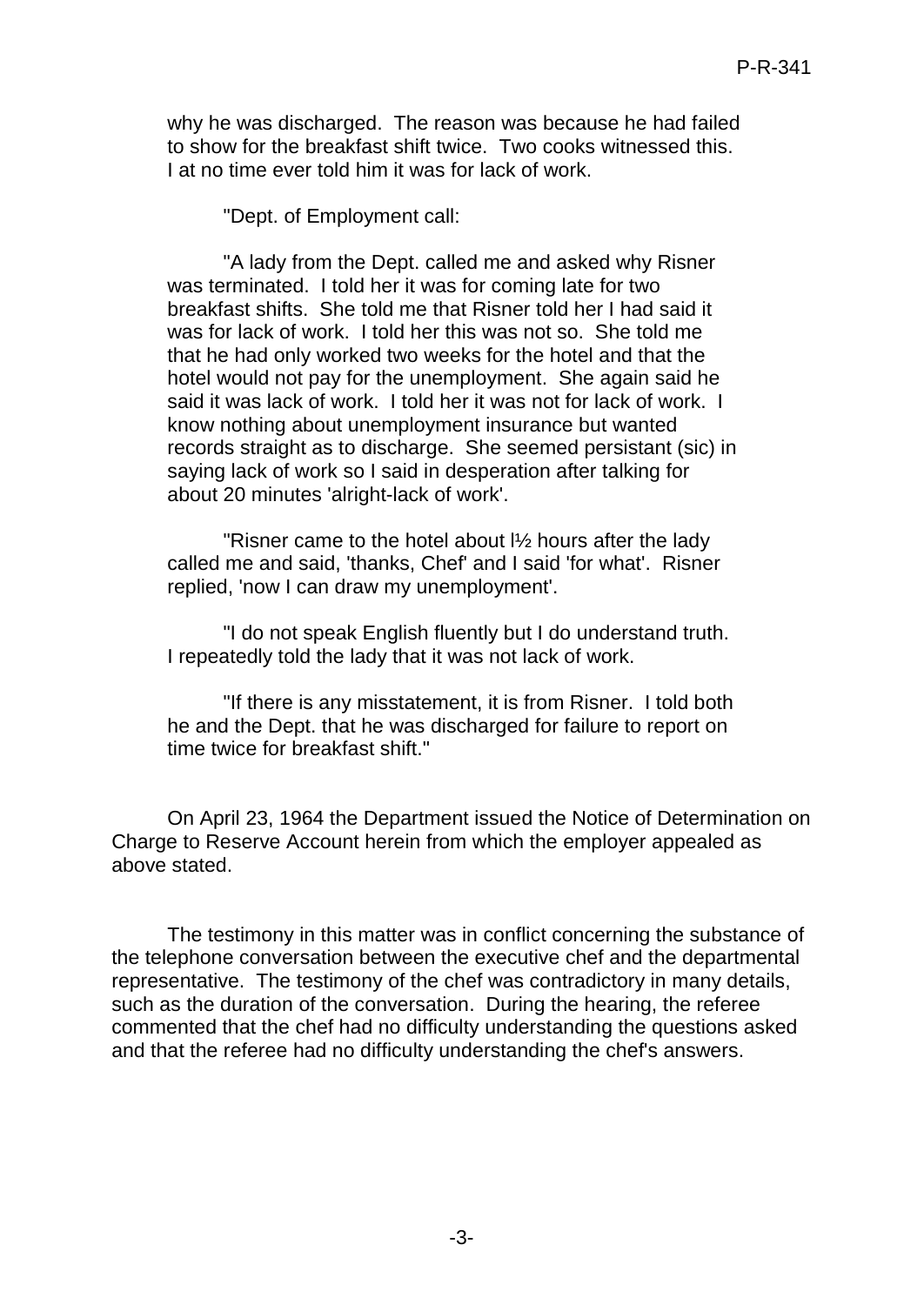In Referee's Decision No. LB-R-12565, which we have set aside, the referee found that the statement of the chef to the departmental representative was a wilful, false statement but concluded that charges could not be imposed under section 1030.5 of the code because the statement of the executive chef was in oral rather than in written form and thus was not submitted pursuant to section 1030 of the code. This conclusion was based upon our decision in Ruling Decision No. 78 that the employer therein was not entitled to a ruling because it had not, within the time provided, submitted written information concerning the claimant's separation from work, although it had submitted such information orally.

# REASONS FOR DECISION

Having reviewed the entire record in this case, we find that the agent's initial written statement to the Department was correct but that the chef's oral statement was false and wilfully made. The sole issue before us is, therefore, whether charges may be imposed upon the employer under section 1030.5 of the Unemployment Insurance Code because of the submission of such wilful false statement, orally to the Department.

Section 1030.5 of the code provides:

"1030.5. If the director finds that any employer or any employee, officer, or agent of any employer, in submitting facts pursuant to Section 1030 or 3701, willfully makes a false statement or representation or willfully fails to report a material fact concerning the termination of a claimant's employment, the director shall make a determination thereon charging the employer's reserve account not less than 2 nor more than 10 times the weekly benefit amount of such claimant. The director shall give notice to the employer of a determination under this section. Appeals may be taken from said determinations in the same manner as appeals from determinations on benefit claims."

Section 1030 of the code provides in pertinent part: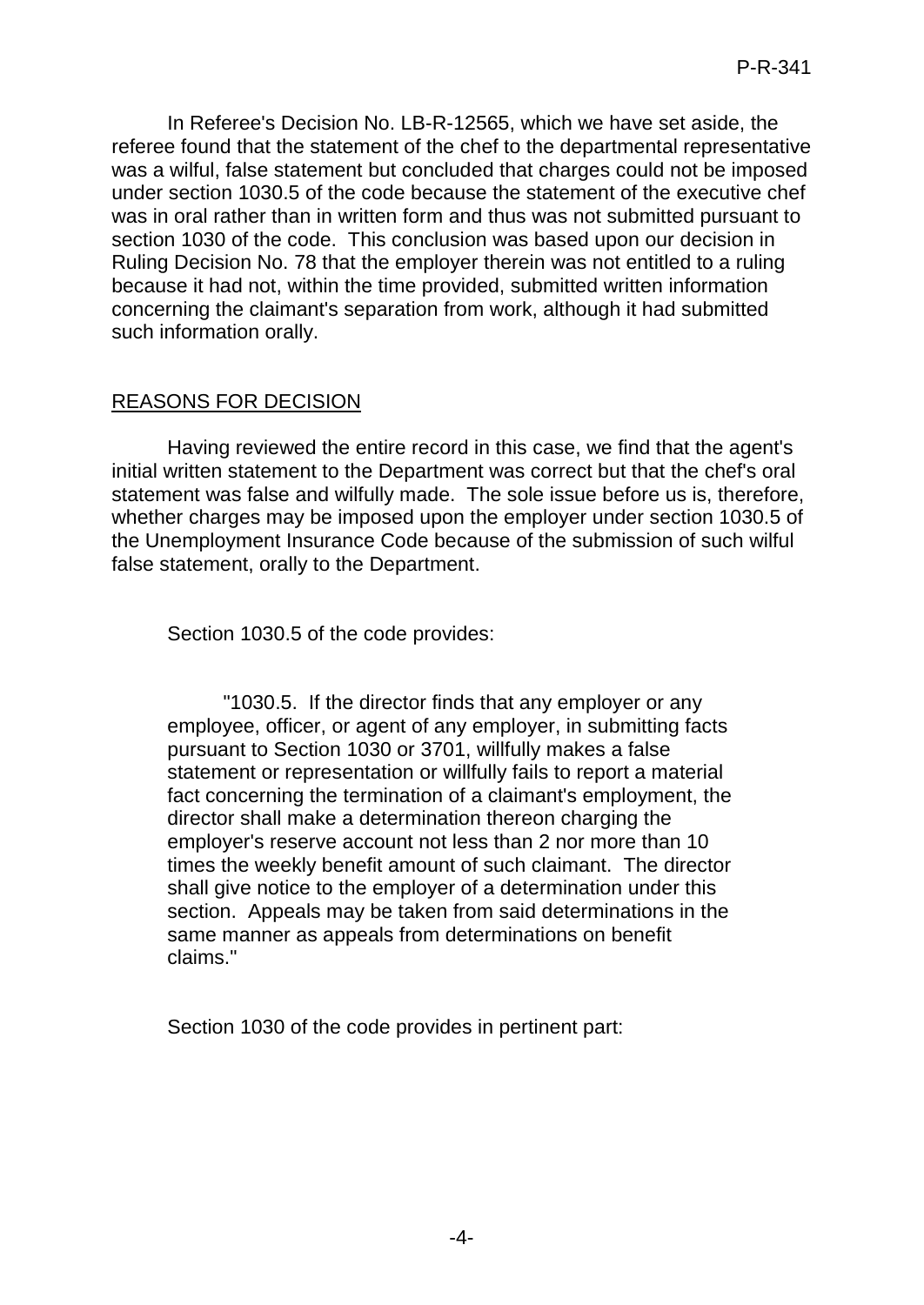"1030. (a) Any employer who is entitled under Section 1327 to receive notice of the filing of a new or additional claim may, within 10 days after mailing of such notice, submit to the department any facts within its possession disclosing whether the claimant left such employer's employ voluntarily and without good cause or was discharged from such employment for misconduct connected with his work."

\* \* \*

"(c) The department shall consider such facts together with any information in its possession and promptly issue to the employer its ruling as to the cause of the termination of the claimant's employment. . . ."

Section 1327 of the code provides:

"1327. A notice of the filing of a new or additional claim shall be given to the employing unit by which the claimant was last employed immediately preceding the filing of such claim, and the employing unit so notified shall submit within 10 days after the mailing of such notice any facts then known which may affect the claimant's eligibility for benefits."

Section 1328 of the code provides:

"The facts submitted by an employer pursuant to Section 1327 shall be considered and a determination made as to the claimant's eligibility for benefits. The claimant and any employer who prior to the determination has submitted any facts or given any notice pursuant to Section 1327 and authorized regulations shall be promptly notified of the determination and the reasons therefor and may appeal therefrom to a referee within 10 days from mailing or personal service of notice of the determination. The 10-day period may be extended for good cause."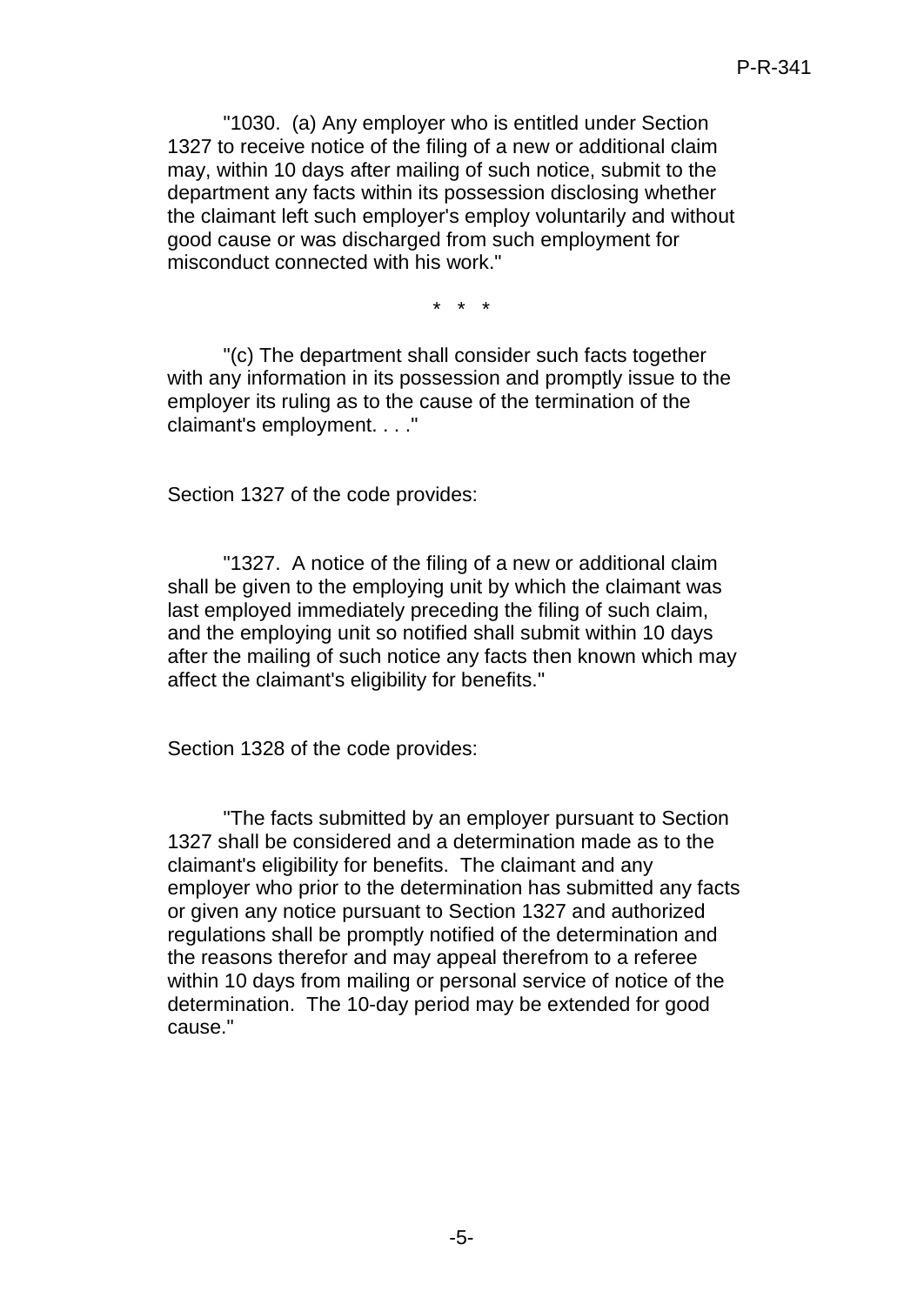In Ruling Decision No. 145 [now Appeals Board Decision No. P-R-340] we considered the situation wherein the employer's agent submitted a written statement concerning the claimant's separation from its employ and requested a determination of the claimant's eligibility for benefits under code sections 1256,1257(a), and 1260. The agent did not request a ruling under section 1030(a) of the code. It was contended, therefore, that the information was not submitted pursuant to section 1030(a) of the code, and that section 1030.5 was not applicable. We stated in the cited decision:

". . . when an employer submits information relating to a voluntary quit or discharge in response to a notice received under section 1327 of the code, such information is submitted pursuant to section 1030(a) as well as section 1327 of the code, and any determination issued by the department under section 1328 of the code responsive to such issue does constitute a ruling under section 1030 and section 1328 of the code . . . ."

In the present case the employer submitted a timely written statement under section 1327 of the code in response to the notice of claim, purporting to be the facts surrounding the claimant's discharge. The Department was therefore obligated under code sections 1328 and 1030(c) to issue a determination of eligibility and a ruling based upon all of the information which it possessed.

In section 100 of the code the legislature expressed as a purpose of the unemployment insurance program the ". . . providing benefits for persons unemployed through no fault of their own, and to reduce involuntary unemployment and the suffering caused thereby to a minimum." In order to comply with the purpose expressed by the legislature, it was incumbent upon the Department to make a just determination as expeditiously as possible. To accomplish this, it was reasonable for the Department to attempt to clarify, by telephonic contact with the employer, the statements it had received from the claimant. The Department did this and was referred to the executive chef, a responsible employee of the employer and the person most likely to know the reasons for the claimant's separation from his employment.

The question is whether the oral statement by the chef was submitted pursuant to section 1030 of the code. It should be noted that such oral statement was obtained before the timely and factual written statement was submitted by the agent.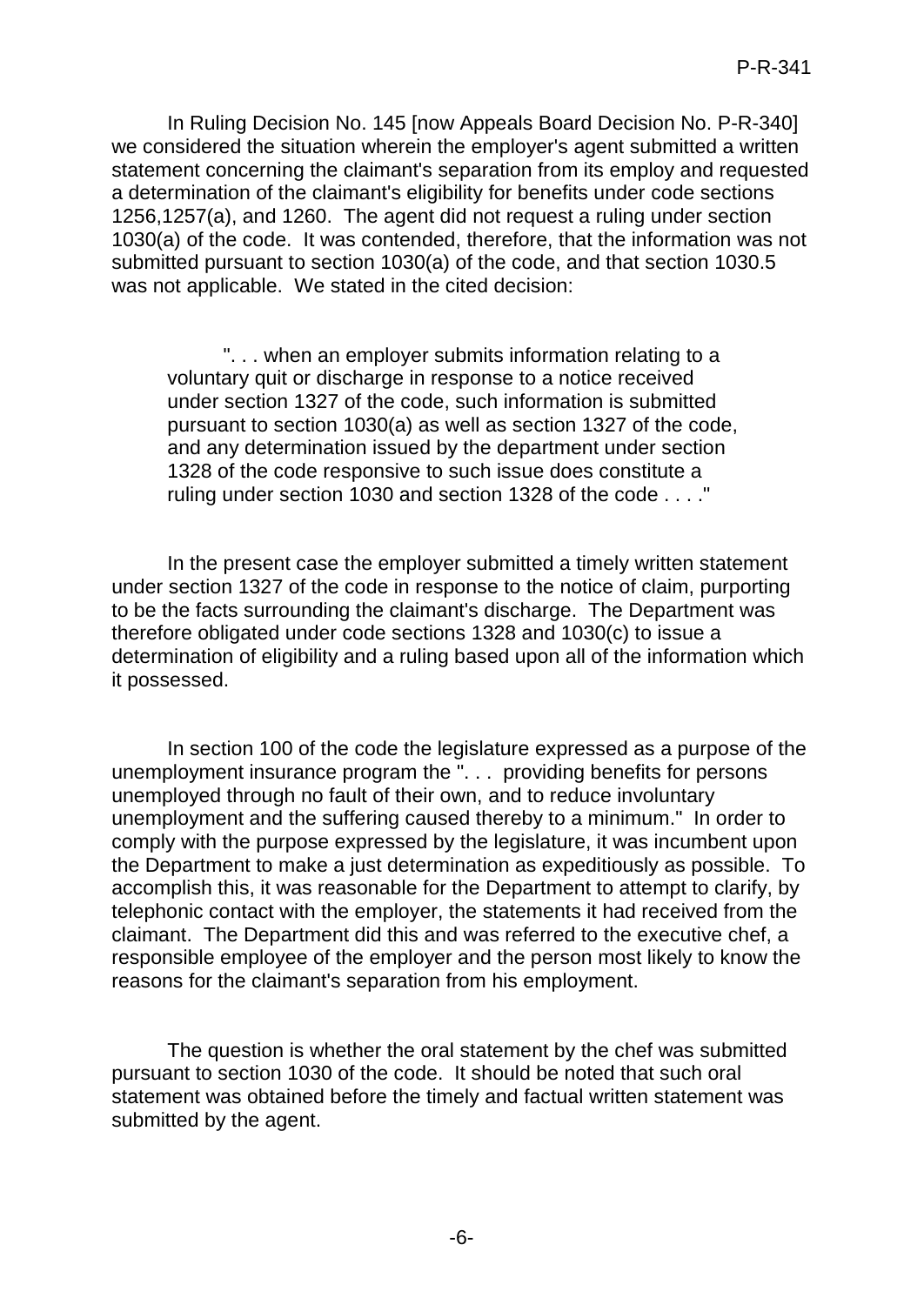In Ruling Decision No. 78, the employer, within ten days of notice of the claim filed, informed the Department by telephone of the circumstances surrounding the claimant's discharge. The Department, in accordance with its procedure, requested that the employer submit the facts in writing. The employer did not do so within the ten-day time limit provided. The decision held that neither the oral submission of facts by the employer nor the untimely written statement entitled the employer to a ruling.

In Ruling Decision No. 123 and in Benefit Decision No. 6601 we quoted the following rule of statutory construction:

"The general rule of statutory construction is that if the language is unambiguous and the statute's meaning is clear, the statute must be accorded the expressed meaning without deviation since any departure would constitute an invasion of the province of the legislature (Crawford, Statutory Construction, 249). A clear and unambiguous statute must be literally construed (Miller v. Bank of America, 166 F. 2d 415). Mere inconvenience resulting from a construction according to the clear meaning of a statute will not justify the courts in ignoring its terms. Where the meaning is clear, the courts must take a statute as they find it. If its operation will result in inequality or hardship in some cases, the remedy lies with the legislature (45 Cal. Jur. 2d, Statutes § 122)."

The term "pursuant to" is defined in Webster's Third New International Dictionary, Unabridged, as "in conformance with or agreement with." The language of code section 1030.5 is clear insofar as the issue before us is concerned. The phrase "in submitting facts pursuant to Section 1030 or 3701," punctuated as it is, is restrictive in that it limits the assessment of charges under section 1030.5 to situations wherein the employer has performed the acts which cause it to become entitled to a ruling under section 1030 or 3701 of the code.

The oral statement which the chef gave to the Department in the present case was not an act which would cause the employer to become entitled to a ruling. Therefore, the chef's oral statement was not submitted pursuant to section 1030 of the code; and charges under section 1030.5 of the code may not be imposed because of such oral statement even though it may have been false and wilful.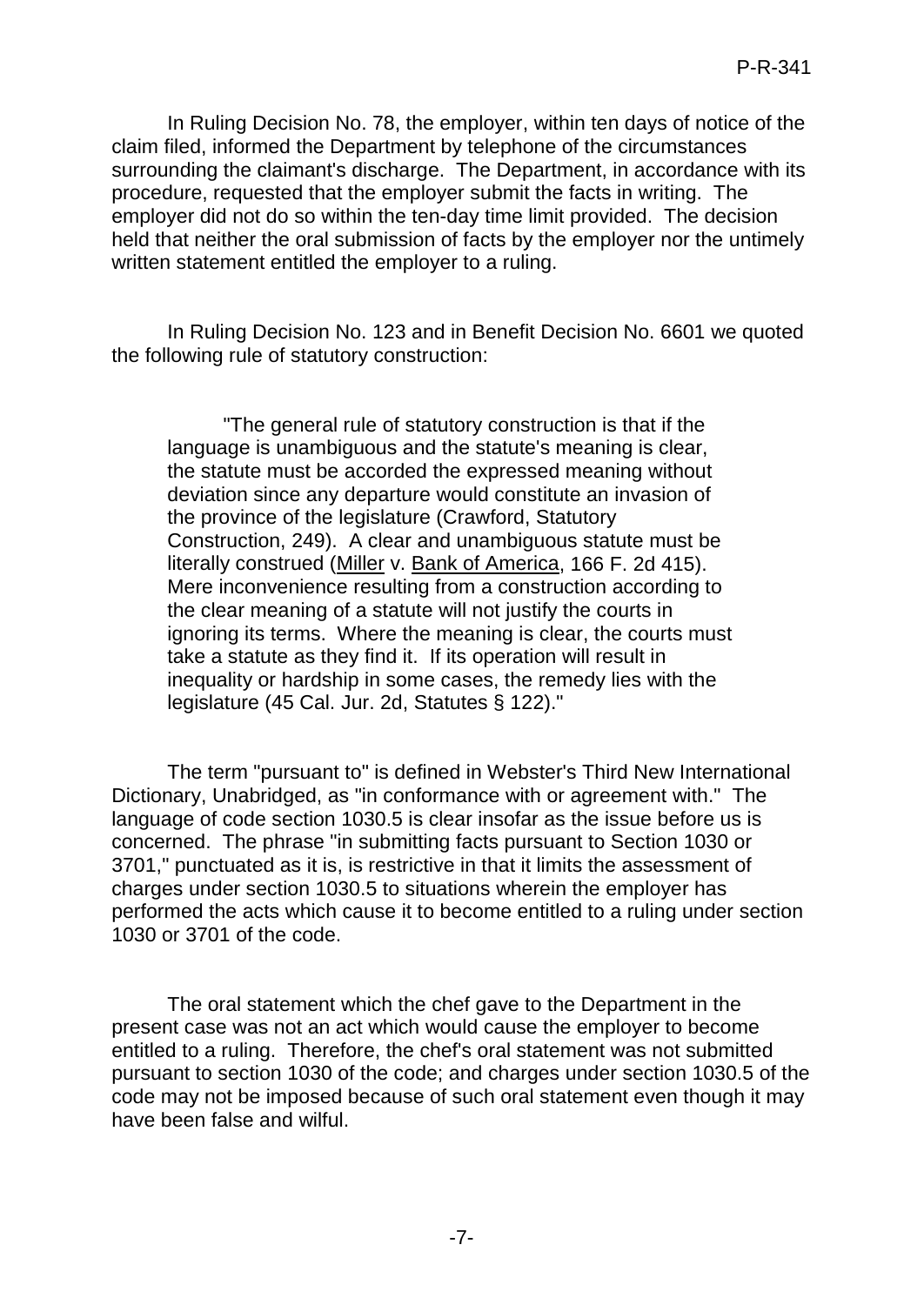The statement which the employer's agent submitted was timely, was in writing, and was in regard to the claimant's discharge. Therefore, the agent performed an act which caused the employer to become entitled to a ruling, and it was submitted pursuant to section 1030 of the code. However, we have held that the agent's statement was true. Hence, no charges may be imposed under code section 1030.5 against the employer's account.

We realize that the Department must frequently rely upon oral statements of employers when investigating the eligibility of claimants for benefits; we recognize that claimants may be denied benefits because of wilful false statements orally made by employers; and, we also understand that the Department's position may become more difficult because of the result herein. However, the remedy for these inequities is beyond our authority and is a matter for legislative attention.

### DECISION

The determination of the Department is reversed. The employer's account is not chargeable under section 1030.5 of the code.

Sacramento, California, September 4, 1964.

## CALIFORNIA UNEMPLOYMENT INSURANCE APPEALS BOARD

GERALD F. MAHER, Chairman

LOWELL NELSON

NORMAN J. GATZERT